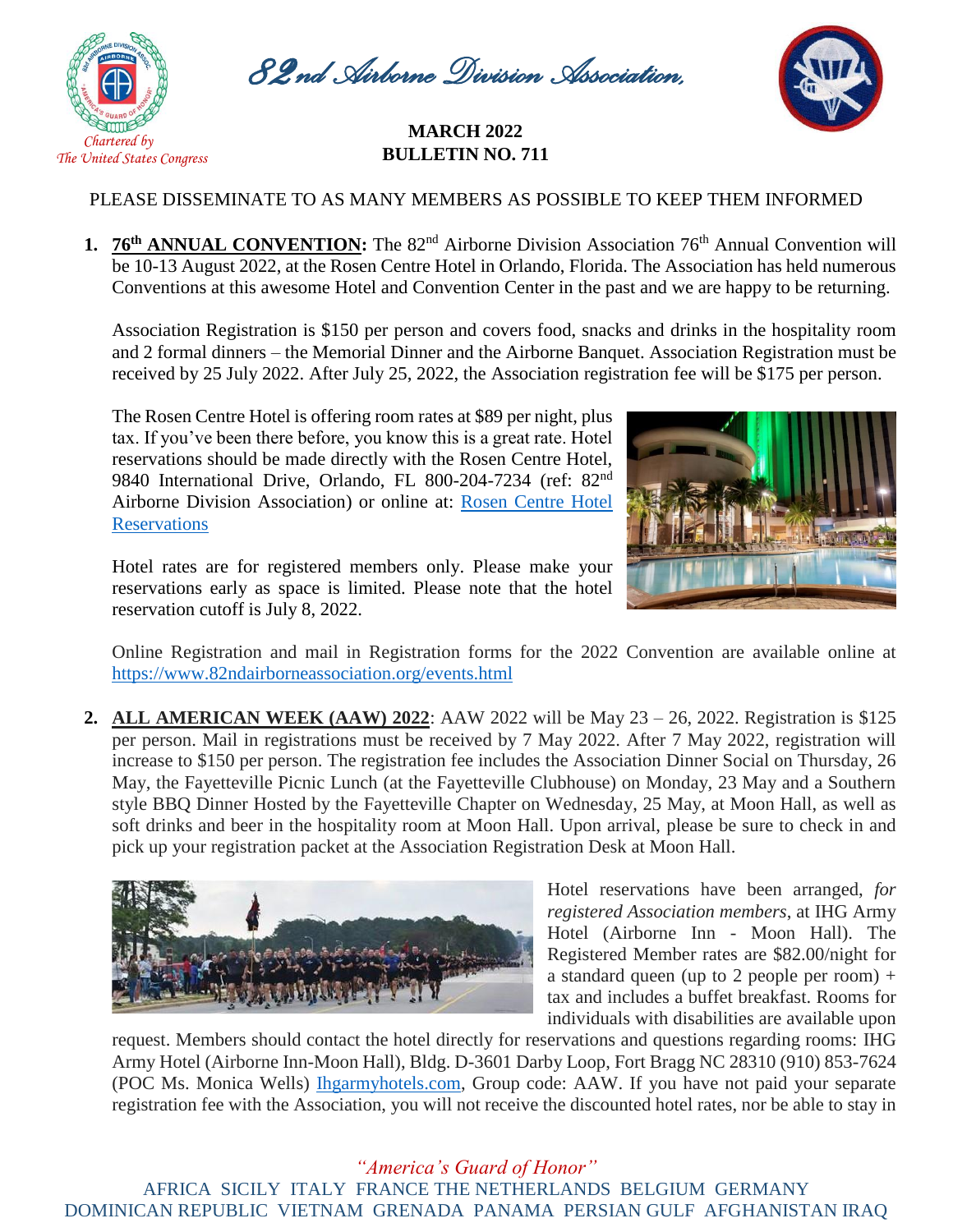



our block of rooms! There will be no transportation provided to or from the airport. Taxi service and Uber/Lyft is available.

We are looking forward to seeing old friends and making new ones at AAW. Division puts on a display that you do not want to miss, to include a pass and review, during which Division honors its Veterans as we march alongside our active duty Brothers and Sisters on Sicily Drop Zone. A great time will be had by all and you don't want to miss this!

Online Registration and mail in Registration forms for All American Week are available online at <https://www.82ndairborneassociation.org/events.html>

**3. 2021 CHAPTER FINANCIAL STATEMENTS:** 2021 Chapter Financial Statements, which are *required* to be furnished by all Association, have been emailed to the Chapter email in January 2022. **Your financial statements are due to the National Office by 10 April 2022.** If your Financial Statement is not received by 10 April 2022, you must file separately. **NO EXCEPTIONS**. Any financial reports not received by this date will need to be filed by the chapter separately, and at the cost of the chapter. Chapters that fail to file tax returns with the IRS are subject to having the Board of Directors remove their Charter, and close the Chapter. If your Chapter files separately, you must notify the National Office on Chapter letterhead signed by the Chapter Chairman, stating that the Chapter has filed their taxes separately from the Association. The financial statements can be emailed to [execsec@82ndairborneassociation.org](mailto:execsec@82ndairborneassociation.org) or mailed to the office. Any Chapter not following these procedures are liable to have their Chapter Charter removed.

The following chapters have submitted their Financial Report for 2021 – Thank you:

| San Joaquin Valley      | Greater Hartford      | <b>Washington DC</b>     |
|-------------------------|-----------------------|--------------------------|
| Greater Daytona AA      | Don Lassen/Atlanta AA | Northern Michigan AA     |
| Gateway                 | Mid-America           | St. Michael's AA         |
| NJ CPL Steven Koch AA   | Central NY AA         | Oklahoma AA              |
| 1SG Funk MOH Western PA | Lozado/Rubio/Conde-PR | Vandervoort/Savannah/HHI |
| <b>Texas Lone Star</b>  | Blue Ridge AA         | <b>Evergreen State</b>   |
| <b>Badger State</b>     | Lehigh Valley         | <b>CPL Ed Slavin</b>     |

- **4. DONATIONS TO GENERAL FUND:** We are asking for help from our Members in working through the cancellation of our 2021 Association events. These cancellations have caused the Association the loss of fund-raising opportunities, and we are asking for your help, through donations, to help make up for these losses of funds. Several Association Chapters have stepped up to the challenge and provided needed funding support to the Association. I want to remind you that all of the projects that the Association is hoping to continue in 2022 will take funding and you know the huge importance and value in continuing these projects. With your help, we can continue to realize the success of all our upcoming projects that will continue to show our support to the Troopers and Families of our 82<sup>nd</sup> Airborne Division.
- **5. NATIONAL DIRECTOR NOMINATIONS:** If you want to help shape our Association then make a difference by running for National Director. Chapter nominations for National Directors must be received at the National office by 1 June 2022, either by mail or email. We will notify your Chapter when it is received. Chapter nominations must be certified by the Chapter Chairperson and must be in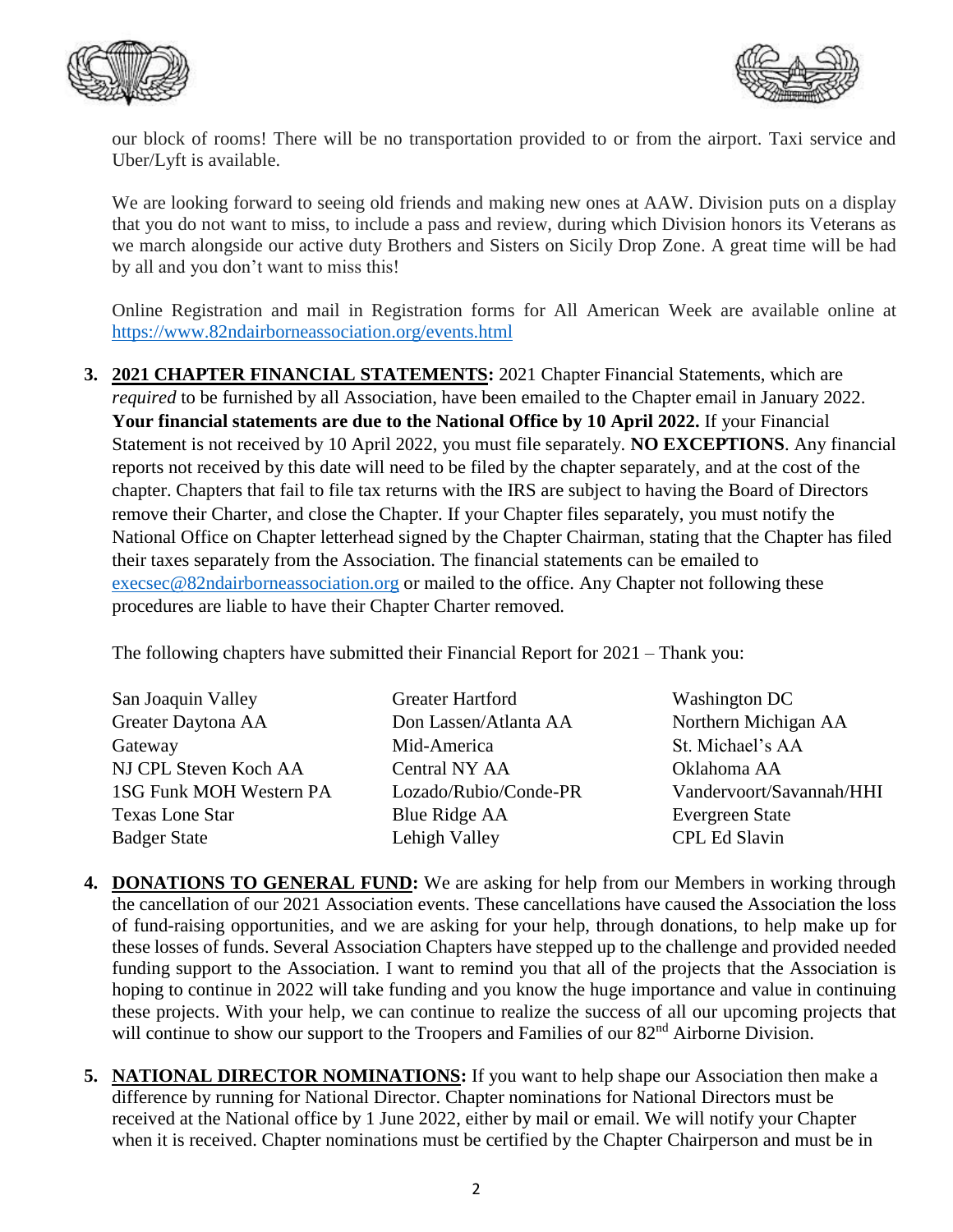



compliance with Article V of the Association By-Laws (By-Laws can be viewed at our website at : <http://www.82ndairborneassociation.org/forms-and-resources.html> )

Nominations should include a brief description, 4-5 sentences, about the nominee. Please include the nominee's qualifications, past accomplishments, as well as what the nominee proposes to do for the Association, if elected. Please submit this information in paragraph form, not bullet points.

This year, six (6) Directors will be elected at the Convention and the following Veteran Directors will be Completing their term in office (\* indicates that the Director is eligible for nomination to a second 2 year term):

| *Gary Covey    | Randall Johnson | *Andrew Ritter |
|----------------|-----------------|----------------|
| Cletus Slabach | *Joseph Steen   | *Larry Stewart |

- **6. ASSOCIATION AWARDS COMMITTEE:** The Association Awards Committee Chairman, Director Nero Tucker, is accepting submissions for the 2022 All American of the Year, and the Communications and Public Relations Award. The submissions must be received by 1 July 2022. All submissions can be sent to Director Nero Tucker at: [tucker@82ndairborneassociation.org](mailto:tucker@82ndairborneassociation.org)
- **7. CHAPTER DELEGATES TO 2022 AAW AND 2022 CONVENTION**: As per the 82nd Airborne Division Association By Laws, Article IV, Section 7, the Chapter Chairman or a designated representative must attend Delegate meetings of the Association. Chapter Officers are reminded to designate their Delegate(s) to attend AAW by 1 May 2022 and the Convention by 20 July 2022. Delegate forms can be obtained on our website in the Chapter Continuity link, under Forms and Resources on the Quick Links button. Forms and Resources are located at: <http://www.82ndairborneassociation.org/forms-and-resources.html>

If a Chapter cannot send a Delegate, the Chapter Chairman must send a notice, addressed to the National President, requesting to be excused from the Delegate meeting. The letter can be mailed or emailed to the National Office.

As outlined in Article IV, Section 6 of the Association By-Laws, the Association President can call a Delegates' meeting sixty (60) days in advance of the Convention date. In the past, Presidents have done this because there is ample time during AAW for the Delegates to discuss issues and formalize the presentation to be given to the Board of Directors during the Convention. The Delegates' meeting during the National Convention is to refresh everyone's memory and finalize the presentation. Delegates should be familiar with the Association and Education Fund By-Laws, Convention SOP and National Bulletins, all of which are available on the Association website. If the Chapters have any issues, please submit a 2- 3 *sentence summary* to the National Office by 1 May 2021. We will include these in the Delegates' agenda.

**8. NEW ASSOCIATION INITIATIVES:** In our efforts to make a greater difference in the lives of our 82<sup>nd</sup> Airborne Division Troopers and their Families, our Association is looking at more ways to provide educational benefits to our 82<sup>nd</sup> Airborne Family. In coordination with the 82<sup>nd</sup> Airborne Division Association, we have initiated the 82<sup>nd</sup> Fallen Trooper Family Fund to provide scholarships to Spouses of Troopers lost while assigned to the 82<sup>nd</sup> Airborne Division. For more information, and applications, go to: [www.82FTFF.org](http://www.82ftff.org/) . If you know a spouse that this scholarship could help, please direct them to this website. "We Will Not Forget".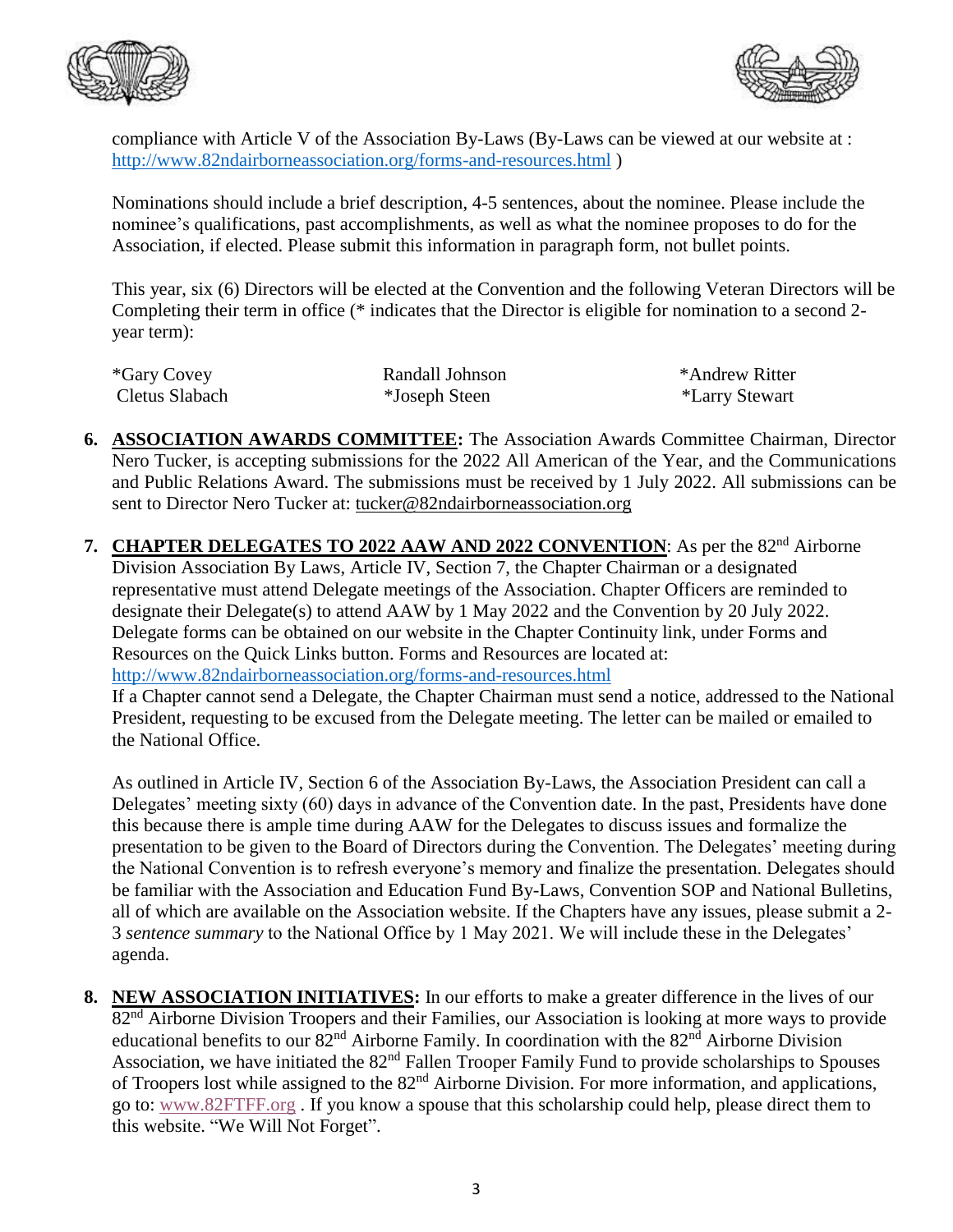



- **9. CURRENT PROJECTS OF THE ASSOCIATION:** This is a list of some of the Projects the Association has approved for working on in 2022:
	- **a. Support for Families of 82nd Airborne Division KIAs, and WIAs:** Provide assistance for the 82<sup>nd</sup> Airborne Division Association Wounded Warrior Fund through direct response to needs of Families immediately following the loss or injury of an 82<sup>nd</sup> Trooper.
	- **b. Recognition of the Jumpmaster, NCO, and Trooper of the Year:** Every year our Association recognizes the accomplishments of the 82<sup>nd</sup> Airborne Divisions Jumpmaster, Non-Commissioned Officer, and Trooper of the Year at our annual dinner during AAW. On the final evening of AAW, the Leadership and Troopers of the  $82<sup>nd</sup>$  Airborne Division join the  $82<sup>nd</sup>$  Airborne Division Association Members as we present these outstanding Troopers with awards to recognize their accomplishments (accomplished through Association and corporate donations).
	- **c.** All American Adventure 2022: The plan is to send twenty 82<sup>nd</sup> Airborne Division Troopers on a



 *All American Adventure*

4-day resiliency trip to the Catskill Mountains for fishing, hiking, biking and numerous other activities. Aimed at helping Troopers in reintegration after deployment, this project uses donations from Association Members and Chapters, and Corporate sponsorship to accomplish this project. This trip usually takes place in June, provided we are able to secure funding for our Troopers. Help us in providing an avenue to assist our 82<sup>nd</sup> Troopers in their resiliency during their redeployment process.

- **d. Support for deployed Troopers of the 82nd Airborne Division:** Our Association stands ready to provide support to our Deployed Troopers as they protect our Nation. The more donations we receive, the more we can do to support our Troopers while they are deployed. Help us show these Troopers our gratitude for their sacrifices.
- **e.** Holiday Troop Support 2023: This year will be our 7<sup>th</sup> Annual "Holiday Troop Support" and we will again provide over 1000 meals to young Troopers and their Families over the Thanksgiving and Holiday Season to insure the Families of young 82nd Troopers have bountiful Holiday meals over the Holiday Season.



**10. ASSOCIATION/CHAPTER UPCOMING EVENTS:** *Support our Chapters!* Please announce the following upcoming regional events at Chapter meetings, via the Chapter newsletter and website. Registration and information on these events were published in the Paraglide and/or on the Association's website at the following link [www.82ndairborneassociation.org/events.html.](http://www.82ndairborneassociation.org/events.html)

**11. ATTENDANCE OF NATIONAL OFFICERS:** Act now to request the attendance of the Association President to your Chapter events. Please send invitations by mail or email to the Executive Director. Requests for participation of National Director(s) in Chapter or Regional events should be coordinated with the respective Director(s). Please allow as much lead time as possible so that the Director(s) can plan ahead. Please remember that all events can be published in the Paraglide and on the Association website (Events).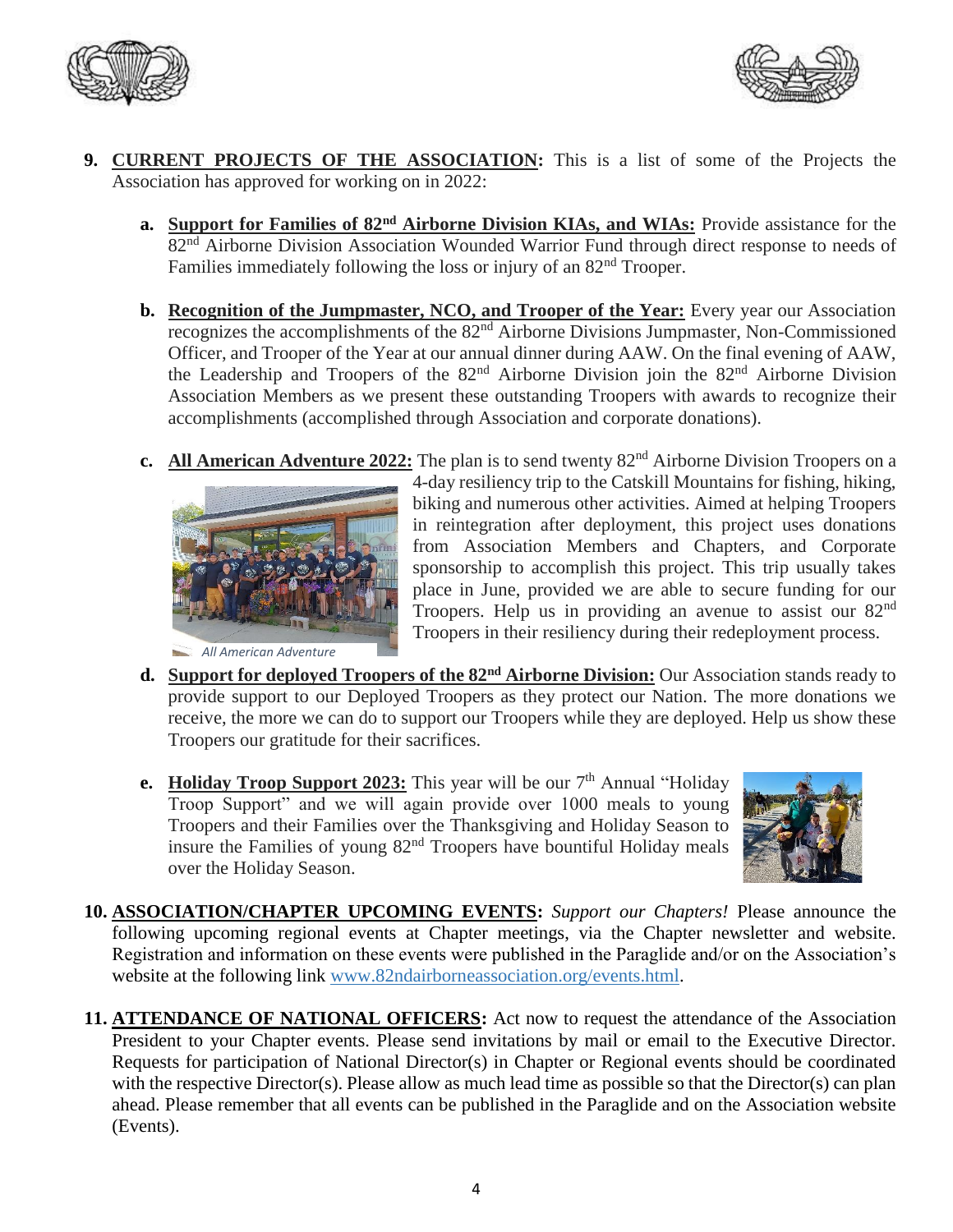



- **12. ASSOCIATION SUSPENSES/DEADLINES:** Please note the following Association deadlines (all information should be sent to the Executive Director, unless otherwise noted):
	- *a.* **1 February 2022 –** Chapter Officers for 2022. PAST DUE. Update if Officers change within the year of 2022. (click or go to link for form <https://82ndairborneassociation.org/resources.html>). *This report needs to be fully completed, even if there are no changes from the previous year!*
	- **b. 1 February 2022** 2021 Chapter Year End Activities Report and 2022 Chapter Schedule. PAST DUE.

(click or go to link for form [https://82ndairborneassociation.org/resources.html\)](https://82ndairborneassociation.org/resources.html)

- **c. 10 April 2022** Chapter financial reports due to National Office (emailed to each Chapter's email account in January).
- **d. 1 June 2022** Nominations for 2023 National Director.
- **e. 1 July 2022** Nominations for All American of the Year 2022 Award.
- **f. 1 July 2022** Communication & Public Relations Award Program entries must comply with the Communications and Public Awards Program SOP.
- **g. 1 May 2022** Delegate Certification for All American Week 2022 (click or go to link for form <https://www.82ndairborneassociation.org/assets/28.-delegate-certification.pdf> )
- **h. 20 July 2022** Delegate Certification for National Convention 2022 (click or go to link for form <https://www.82ndairborneassociation.org/assets/28.-delegate-certification.pdf> ).
- **11. IMPORTANT ANNOUNCEMENT FOR CHAPTERS:** Chapters need to be cautious when using images, cartoons, etc., that are found on the internet, on your websites, newsletters, etc. If it has a copyright, you can be leaving yourselves open to litigation. This has happened to a Chapter recently and we hope to avoid other Chapters from having to deal with this issue. Always search to ensure items do not have a copyright prior to using.
- 12. **2022 CHAPTER OFFICERS** *(REQUIRED)***:** DEADLINE: **1 February 2022.** PAST DUE. The list of the Chapter Officers that will be serving in the year of 2022 should include, name, position and contact information. *If your Chapter elects Officers within the year of 2022, you must notify the National Office immediately so that we can update our records*. We have created a standard form (click or go to link for form: [https://82ndairborneassociation.org/resources.html\)](https://82ndairborneassociation.org/resources.html). Please use only that form. **The completed list must be submitted every year whether there are changes or not.**
- **13. 2021/2022 CHAPTER ACTIVITIES REPORTS** *(REQUIRED)*: DEADLINE: 1 **February 2022.** PAST DUE. Per the Association By-Laws, "a report of the dates and places of all meetings and activities held or sponsored by the Chapter" throughout the 2021 year, and a "tentative" schedule of the Chapter's meetings and activities for 2022, is a requirement. We have created a standard form (click or go to link for form: [https://82ndairborneassociation.org/resources.html\)](https://82ndairborneassociation.org/resources.html). Please use only that form.
- **14. 2021 CHAPTER FINANCIAL STATEMENTS** *(REQUIRED)***:** DEADLINE: **10 April 2022**. 2021 Chapter Financial Statements, which are required to be furnished by all Association, have been emailed to the Chapter email accounts in January. Your financial statements are due to the National Office by 10 April 2022. If your Chapter files separately, you must notify the National Office on Chapter letterhead signed by the Chapter Chairman, stating that the Chapter has filed their taxes separately from the Association. The financial statements can be emailed to [execsec@82ndairborneassociation.org](mailto:execsec@82ndairborneassociation.org) or mailed to the office.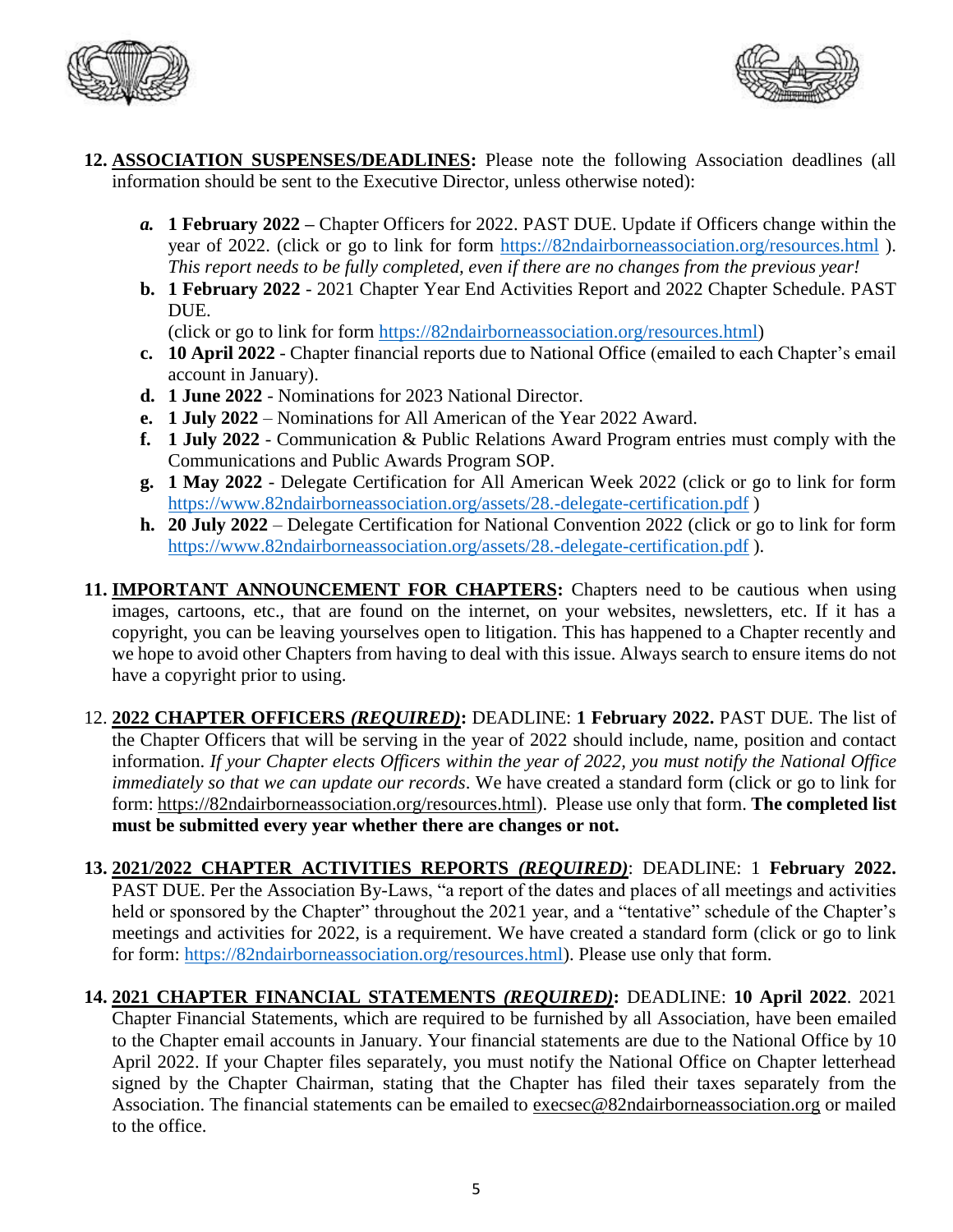



- 15. **CHAPTER REQUIREMENTS:** Certain reports are required Chapter documents that must be sent to the National Office, and the suspense dates are posted in the above pragraphs. **Required Chapter documents are not optional and are required for the Chapters to maintain their non-profit 501(c)4 status**. Any Chapter that does not submit the required documents will be reported to the Board of Directors, and be subject to closure by the Board of Directors. There are only a few documents required to be submitted every year by the Chapter Chairman, and they must be completed. *We have created a standard form for all required annual reports. Please use only that form, which is available on our website:* [https://82ndairborneassociation.org/resources.html\)](https://82ndairborneassociation.org/resources.html). If the necessary information is not included in the reports or the standardized reports are not used, the Chapter will be asked to resubmit with the required information or on the correct form.
- 16. **IRS NOTIFICATION REGARDING 2020 TAX FILING**: Once again, the IRS is sending notifications to some of our chapters stating that the required annual return has not been filed. We have filed the return and we do not know why these keep going out. If you sent your 2020 return to the National office on time, your chapter has been included in the group return. If you have received this notification, please either email to [execsec@82ndairborneassociation.org](mailto:execsec@82ndairborneassociation.org) or send via mail to the office and we will submit to our accountant to address with the IRS.
- 17. **E-NEWS BULLETIN:** *Get Army and Airborne related news directly to your emails!* Members who insure they shared their email address with the Association will receive our E-news bulletin which contains informative articles about the 82nd Airborne Division, the Airborne community, the Military, Veterans issues, and even Association related articles, and links to our Bulletins, the Paraglide Magazine, and Flyers and Registration forms for Association Event. If you are not receiving the E-news bulletin to your email just send us your email address and we will add you to the list. Although we have had requests, we are only offering this benefit to our Association members. Sign up today and keep up to date on Airborne issues!
- 18. **WITHIN THE DIVISION AND FORT BRAGG:** Please visit the following 82d Airborne Division websites to find out what is happening within the Army and the Division, sign up for our E-News bulletin and go to the Division's Facebook page: <https://www.facebook.com/82ndAirborneDivision>
- 19. 82nd AIRBORNE ASSOCIATION USAA CREDIT CARD: Check out the 82<sup>nd</sup> Airborne Division Association's co-branded cards. These cards display a Paratrooper under the silk on the front. It's a very nice card to have. To get a co-branded Association card, please call 855-755-8263 or go to: [www.usaa.com/82nd](http://www.usaa.com/82nd) . When applying online, once you are approved for a card, you will be given the choice of adding the Airborne design. If you use a credit card, please choose the card that supports the Association.
- 20. 8th ANNUAL ASSOCIATION 50/50 RAFFLE: We have begun our 8<sup>th</sup> Annual 50/50 Raffle. Let's make our 8<sup>th</sup> Annual 50/50 Raffle even more successful than the previous years. The drawing will be held on Saturday, 13 August 2022, at the Airborne Heritage Banquet during our 76th National Convention. You do not have to be present to win, but you do need to enter! Raffle tickets can be found on our website, on the main page, and under Events and can be mailed to the National Office.